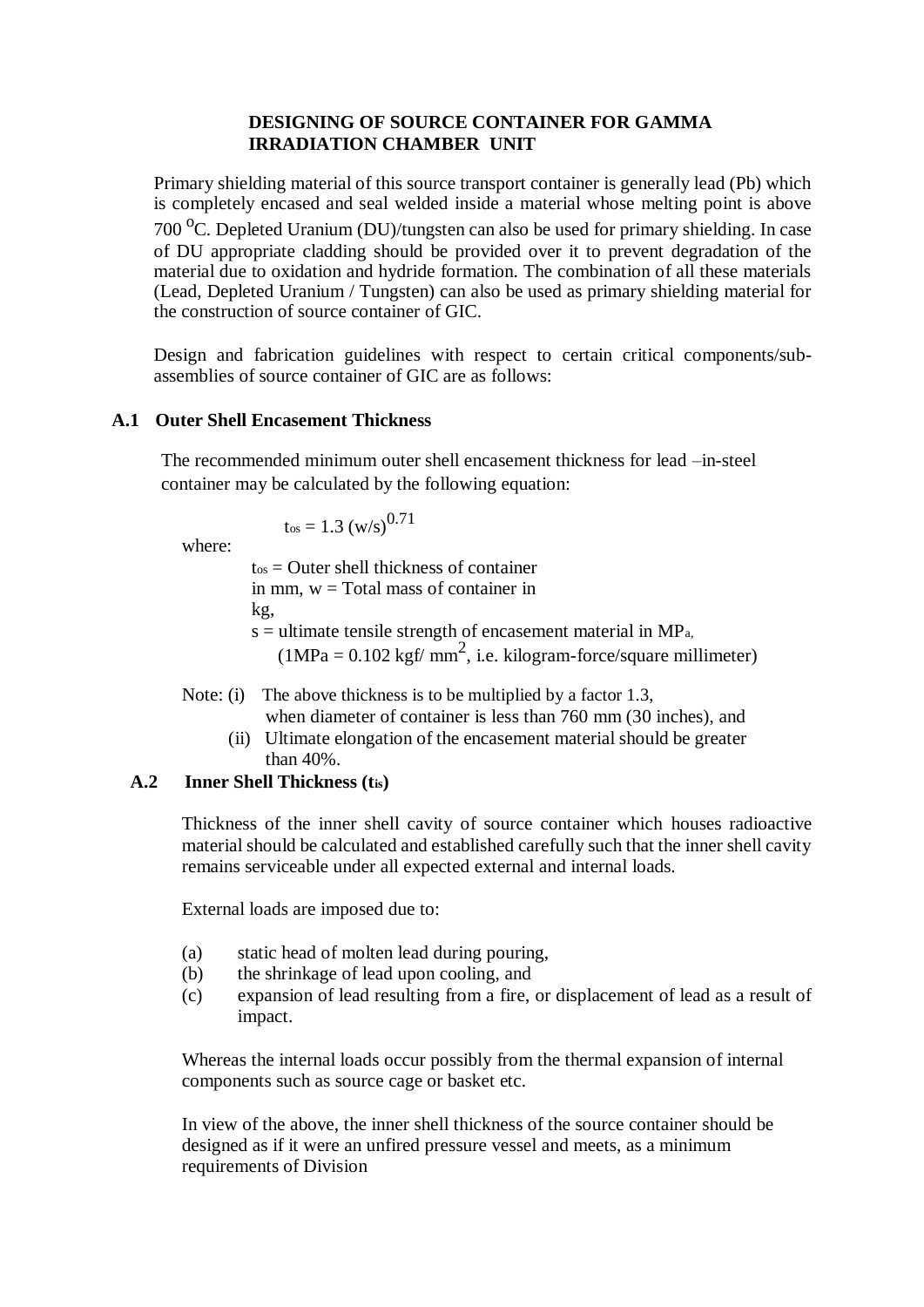1 of Section VIII of the ASME Boiler and Pressure Vessel Code. This Code relates size, material of construction, and internal and external pressures to thickness.

The inner shell thickness so derived from the above considerations should have a minimum thickness equal to that of outer shell thickness due to its service conditions and other fabrication criteria such as for preparation of weld joints particularly that for corner joints which have been found to be most vulnerable from development of gross crack during 'Mechanical Test' (9 meter drop test followe d by 1 meter puncture test) for Type B package.

## **A.3 Encasement Penetration**

When lead is encased in steel, it is recommended not to carry out any tapping or drilling holes into the encasement without providing suitable size welded backing steel material, so that molten lead does not flow out from the container as a result of any fire.

## **A.4 Tubes through Encased Shielding**

Access tubes or drain tubes which pass through any encased shielding should be seal welded to the encasement and should have a wall thickness which is at least 5% of the tube outside diameter. The orientation of access tubes or drain tubes passing through the shielding material inside the source container should not have a straight path; it should have a zigzag path, so as to restrict the leakage radiation levels on the outer surface within the permissible limits.

### **A.5 Dished End for Corner Welds Joints of Encasement**

Most vulnerable weld joints are corner welds joining the shells to top and bottom plates of the container. During the mechanical test (9 meter drop test and 1 meter puncture tests) of Type B package, these welds are required to bend or rotate through an angle of  $90^0$ , which may result in developing a gross crack unless the corner is adequately designed.

In view of this it is recommended to remove the weld joints from the vulnerable areas by using a dished or formed head in place of a flat plate for ends of the container. The design of other welded joint that is not a part of the container assembly, should be carried out based on sound engineering practices.

# **A.6 Container Closure Lid (Lead Plug) & Closure Bolts**

The primary functions of a closure lid or lead plug is to provide proper access to the inner shell cavity within the container for source loading / unloading operations inside a hot cell and then firmly securing the sealed sources after source loading in such a manner that the source assembly remain confined inside the container during both normal as well as accident conditions of transportation.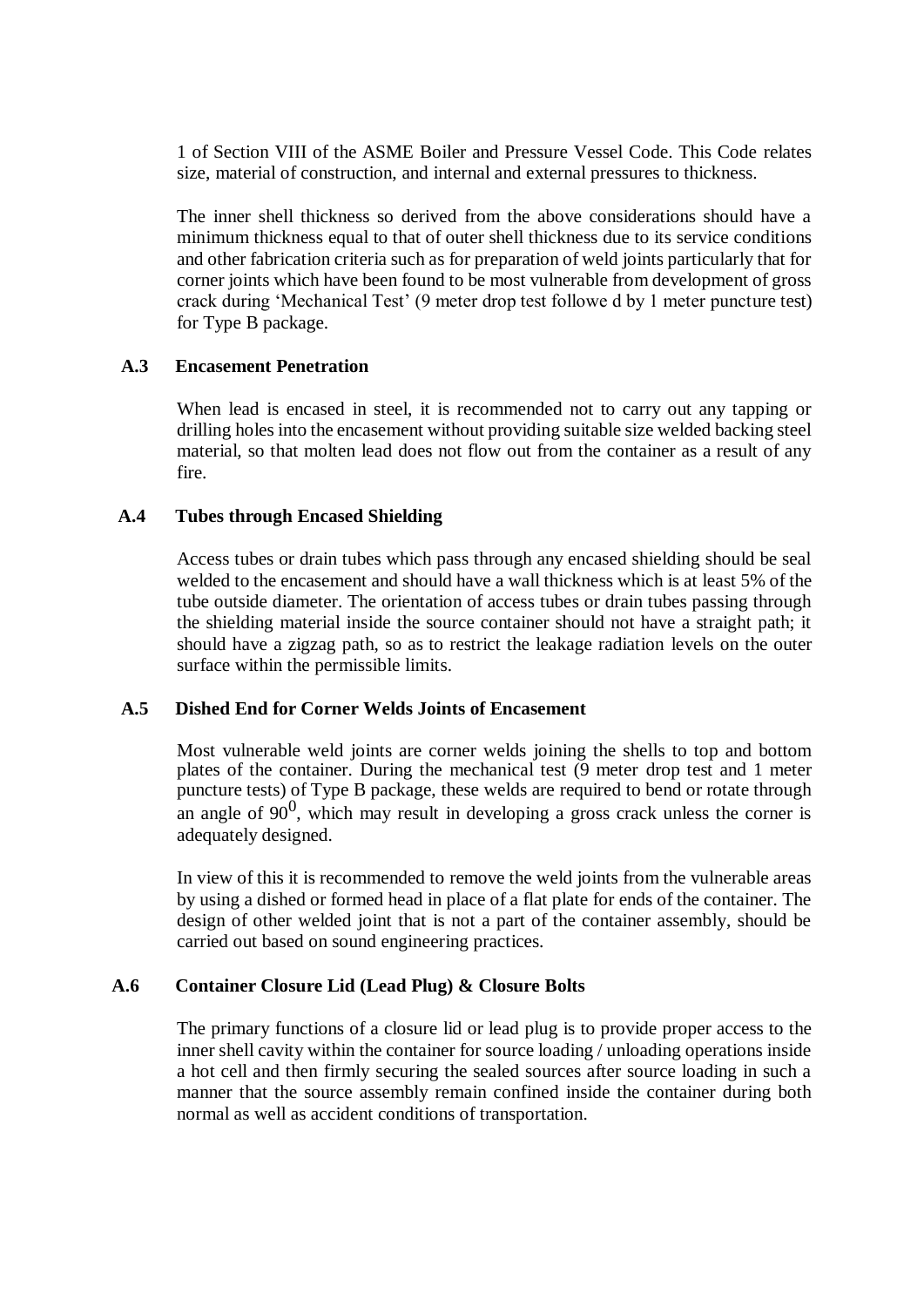Closure bolting system of lead plug which fastens the lid with the main body of the container is, therefore, recommended to be designed to withstand expected decelerating forces resulting from 9 meter drop and 1 meter puncture tests.

Bolt size of less than 12 mm diameter normally should not be selected because of the danger of overstressing the smaller sizes of bolts.

## **A.7 Source Cage Assembly**

Source cage assembly facilitates holding of the sealed sources normally in cylindrical configuration and it is loaded remotely in the container. A properly spaced locations of sealed sources inside the source holder helps to provide a better dose uniformity inside the sample chamber of GIC.

### **A.8 Lifting Lugs of Outer Shell (Encasement) and Slings**

Lifting lugs for the purpose of this 'safety guidelines' are the lifting devices that are integral part of the container and should be capable of withstanding a load arising due to snatch lifting. Therefore, these lifting lugs system along with their lifting wire rope slings are recommended to be designed to withstand a total load of at least three times the weight of the package (total weight of container and its packaging) to meet the snatch lifting requirements.

## **A.9 Construction of Materials of Encasement and other Related Components**

The primary objectives of source container are to shield and to contain adequately a source of radioactive material while meeting all the stipulated requirements under a number of environmental conditions as specified in the safety regulations.

The properties of material of construction therefore should have adequate strength at elevated temperatures, and ductility and resistance to brittle fracture at  $-40$  °C. In addition, factors such as ability to resist corrosion by decontamination solutions, galvanic corrosion between adjacent materials and stress corrosion should be considered.

Materials that require a minimum of 20 Joule (15 ft-lb) energy to break a 'Charpy keyhole Specimen' at temperature of  $-40\,^{\circ}\text{C}$  are considered adequate to meet the safety requirements.

Austenitic stainless steels conforming to ASTM specifications or equivalent standards should be meeting the above properties adequately and it is recommended to use ASTM A240 type stainless steel of grade 304 for outer and inner shells as well as for other structural parts of container unless the applications require the added corrosion resistance for decontamination in the heat affected weld zones that is provided by grade 304L, 321, and 347 of stainless steel.

However considering all the above requirements, it is advisable to use SS 304L grade or its equivalent for fabrication of source container.

# **A.10 Materials for Bolting, Pipes and Tubes**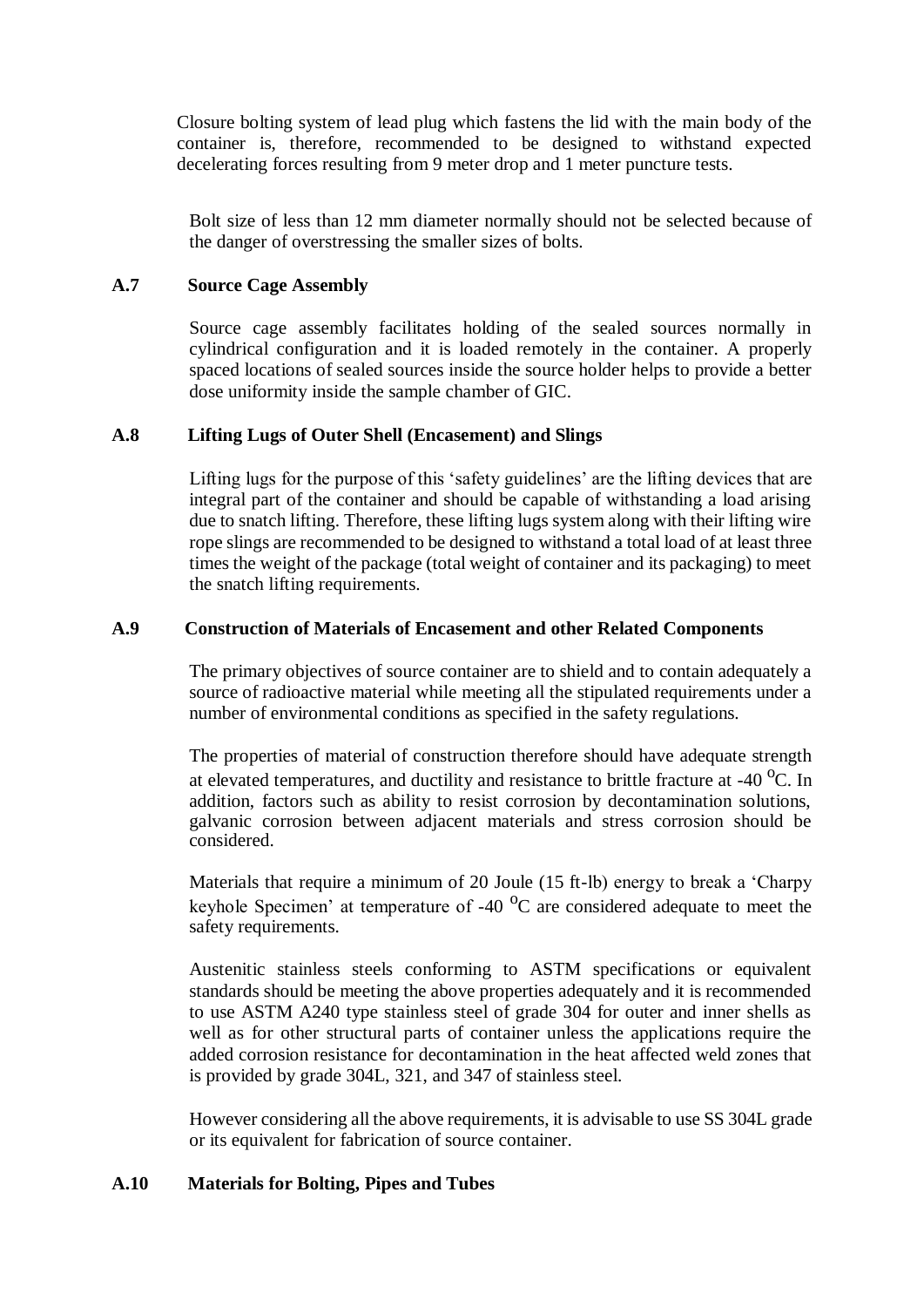Materials for bolting, pipes and tubes should be also of austenitic stainless steel from the above considerations. However, wherever the above stringent criteria are not required in

the case of bolting materials, the low alloy steel bolting material could be used rather than stainless steel to minimise galling of threads during repeated assembly operations.

## **A.11 Shielding Material**

If lead is used for shielding, it is normally specified as ASTM B29, pig lead, chemical grade having minimum of 99.96% purity. No Antimony (Sb) material should be added as alloying material to lead, as it lowers the melting point and has tendency to form cracks, spongy area and voids.

# **B) SHIELDING INTEGRITY (RADIOMETRY) TEST**

Shielding integrity tests should be carried out because a void or low-density region will create a 'hot spot' or elevated radiation region on the cask surface when in use.

Before the initial use of the source container for transportation of radioactive source, the integrity of the shielding of the container/cask should be demonstrated. The container should be loaded with the type of radioactive source for which it is designed (or an equivalent source), and the entire outer surface should be surveyed for ascertaining that the leakage radiation levels are within the permissible limits as specified in section 2.3 of this 'safety guidelines'.

### **Gamma Scanning and Probing**

This test is a quality control operation often specified to ensure that the container will comply with the prescribed radiation leakage requirements when it is loaded with the radioactive material to be transported. When the test is included in the contract, the requirements should be given as below:

The fabricator should prepare a gamma scanning procedure, which should include following information in detail:

- (a) Electronic equipment used
- (b) Radiation source and its activity/strength
- (c) Type of radiation detector with its desired sensitivity
- (d) Calibration standards for both scanning and probing
- (e) Grid pattern
- (f) Positioning equipment
- (g) Method of reading and recording the radiation levels observed
- (h) Measuring technique
- (i) Acceptance criteria.